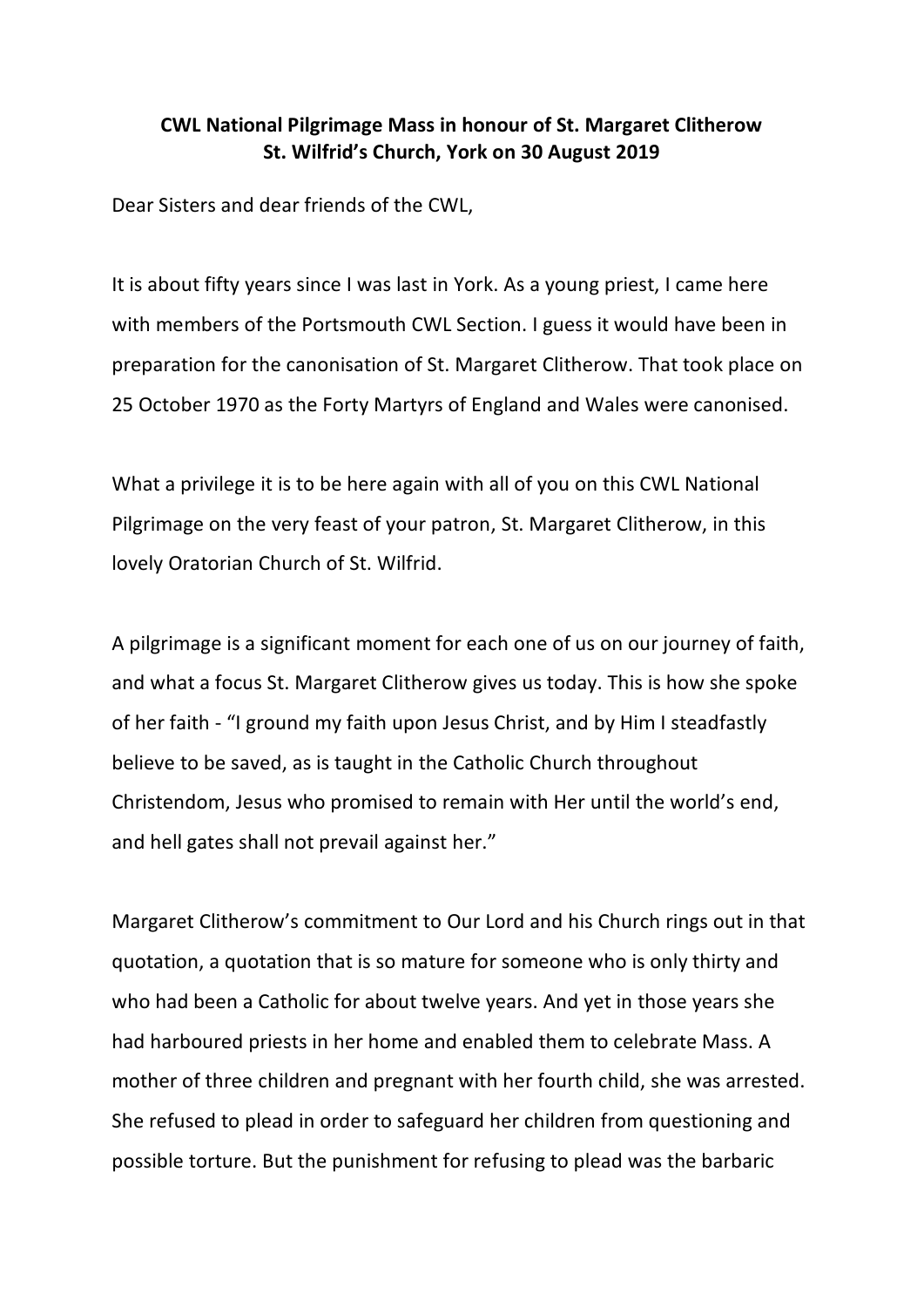death she underwent. With a stone placed under her back she lay on the bridge over the River Ouse. Then she was weighed down until her back broke and she died a martyr's death. Prior to her death she said, "The sheriffs have said that I am going to die this coming Friday and I feel the weakness of my faith which is troubled at this news but my spirit rejoices greatly. For the love of God pray for me and ask all good people to do likewise."

How apt are the words from the Book of Wisdom in our first reading - "The souls of the virtuous are in the hands of God. In the eyes of the world they did appear to die, their going looked like a disaster." How else could her husband and three children have felt at the death of a loving wife and mother. Yet, "their hope was rich with immortality." That must have been St. Margaret's hope. "They who trust in him will understand the truth, those who are faithful will live with him for ever. For grace and mercy await those he has chosen." Surely, that was confirmed in the Canonisation ceremony in 1970 and in this National CWL Pilgrimage!

But, while we celebrate the glory of God in the martyrdom of St. Margaret Clitherow, on this pilgrimage we must seek to imitate her faith and the acceptance of the cross and of suffering. For, as we heard Jesus say to us in the Gospel, "If anyone wants to be a follower of mine, let him renounce himself and take up his cross every day and follow me."

When Jesus first mentioned the path of suffering that he would undergo, Peter had remonstrated with him. Peter wanted to follow Jesus but without the cross. At the first Mass Pope Francis celebrated after his election he said, "When we journey without the cross, when we build without the cross, when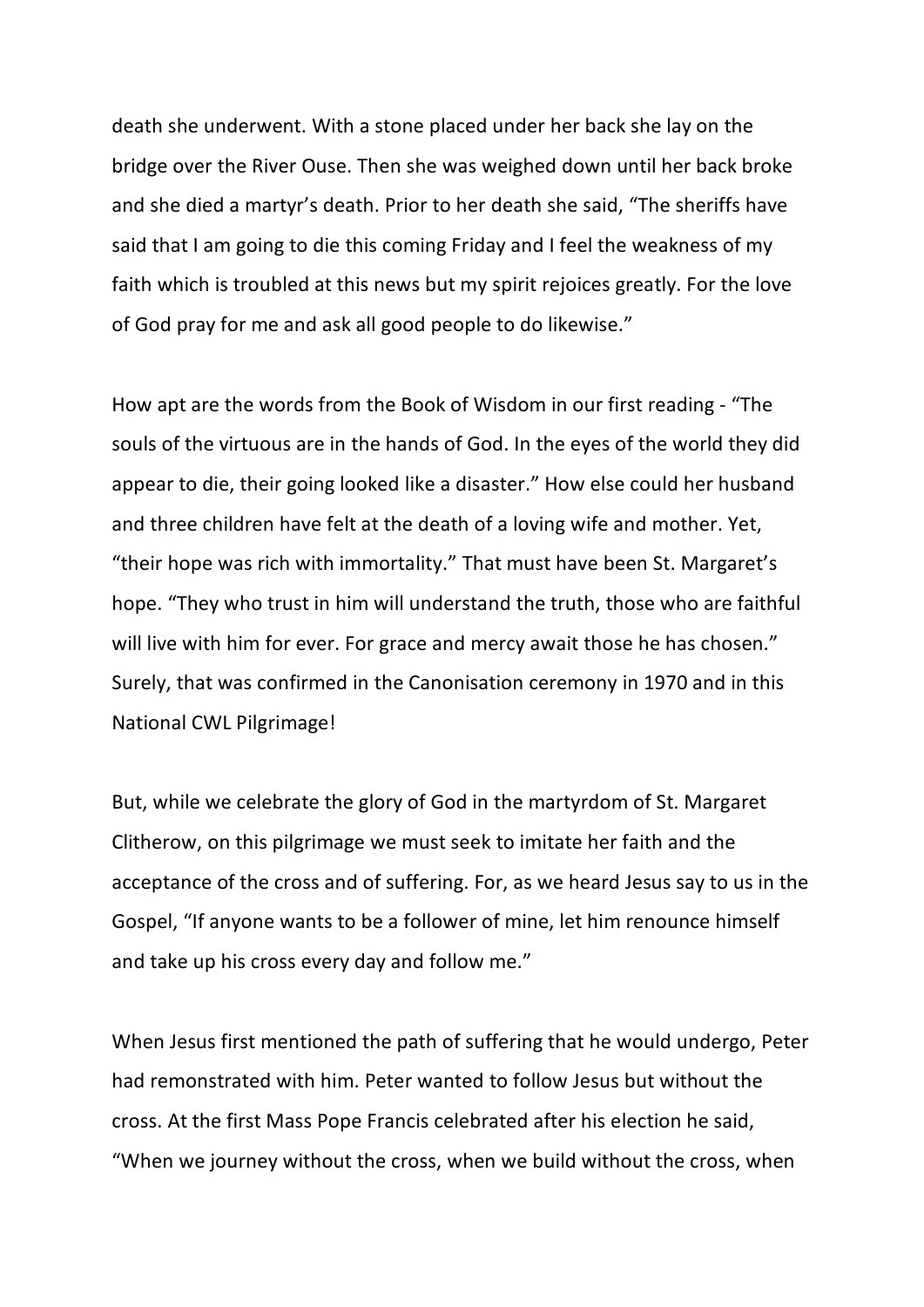we profess Christ without the cross, we are not disciples of the Lord, we are worldly but we are not disciples of Christ." He was preaching to the Cardinals who had elected him, and he ended by saying, "My wish is that all of us may have the courage to walk in the presence of the Lord, with the Lord's cross, to build the Church on the Lord's blood which was poured out on the cross, and to profess the one glory, Christ crucified. And in this way, the Church will go forward." That, of course, applies to all of us here who are baptised.

None of us looks for suffering, but it is there in our lives, in our families, in our communities, and in our world. With St. Margaret Clitherow we are invited to embrace suffering and unite that suffering with Christ's cross and, therefore, with hope.

May this pilgrimage encourage each one of us to renounce ourselves freely, to take up our cross every day positively and to follow Jesus more closely. Through the intercession of St. Margaret Clitherow may we see more clearly with the eyes of faith the path we must follow to bear witness to Jesus and his Church.

This is my second pilgrimage this week! Earlier in the week I was in Lourdes where I had the privilege of presiding and preaching at the Mass in the grotto. In this Year of St. Bernadette, I focussed on the encounters at the grotto between St. Bernadette and Our Lady, eighteen in all, as a result of which Bernadette eventually persuaded the local Church to build a chapel and to go in procession to the place of the apparitions.